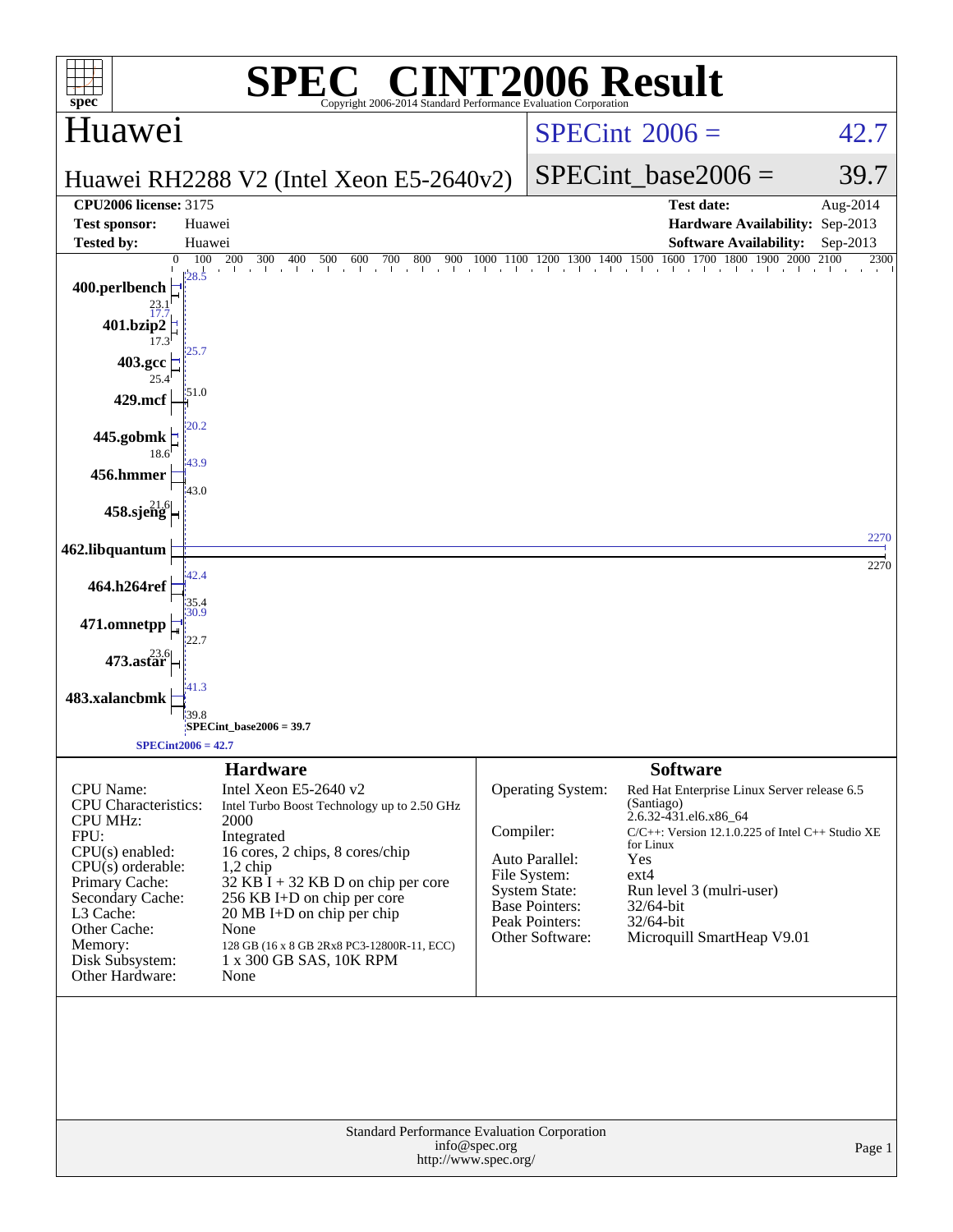

#### Huawei

### $SPECint2006 = 42.7$  $SPECint2006 = 42.7$

Huawei RH2288 V2 (Intel Xeon E5-2640v2)

SPECint base2006 =  $39.7$ 

**[CPU2006 license:](http://www.spec.org/auto/cpu2006/Docs/result-fields.html#CPU2006license)** 3175 **[Test date:](http://www.spec.org/auto/cpu2006/Docs/result-fields.html#Testdate)** Aug-2014

**[Test sponsor:](http://www.spec.org/auto/cpu2006/Docs/result-fields.html#Testsponsor)** Huawei **[Hardware Availability:](http://www.spec.org/auto/cpu2006/Docs/result-fields.html#HardwareAvailability)** Sep-2013 **[Tested by:](http://www.spec.org/auto/cpu2006/Docs/result-fields.html#Testedby)** Huawei **[Software Availability:](http://www.spec.org/auto/cpu2006/Docs/result-fields.html#SoftwareAvailability)** Sep-2013

#### **[Results Table](http://www.spec.org/auto/cpu2006/Docs/result-fields.html#ResultsTable)**

|                   | <b>Base</b>                                                                                                     |              |                |              |                |       | <b>Peak</b>    |              |                |              |                |              |
|-------------------|-----------------------------------------------------------------------------------------------------------------|--------------|----------------|--------------|----------------|-------|----------------|--------------|----------------|--------------|----------------|--------------|
| <b>Benchmark</b>  | <b>Seconds</b>                                                                                                  | <b>Ratio</b> | <b>Seconds</b> | <b>Ratio</b> | <b>Seconds</b> | Ratio | <b>Seconds</b> | <b>Ratio</b> | <b>Seconds</b> | <b>Ratio</b> | <b>Seconds</b> | <b>Ratio</b> |
| $ 400$ .perlbench | 422                                                                                                             | 23.1         | 423            | 23.1         | 422            | 23.1  | 340            | 28.7         | 343            | 28.5         | 343            | 28.5         |
| 401.bzip2         | 557                                                                                                             | 17.3         | 557            | 17.3         | 557            | 17.3  | 547            | 17.7         | 546            | 17.7         | 547            | 17.7         |
| 403.gcc           | 316                                                                                                             | 25.5         | 317            | 25.4         | 317            | 25.4  | 314            | 25.7         | 313            | 25.7         | <u>313</u>     | 25.7         |
| $429$ .mcf        | 178                                                                                                             | 51.1         | 179            | 51.0         | 180            | 50.7  | 178            | 51.1         | 179            | 51.0         | 180            | 50.7         |
| $445$ .gobmk      | 565                                                                                                             | 18.6         | 565            | 18.6         | 565            | 18.6  | 520            | 20.2         | 520            | 20.2         | 520            | 20.2         |
| $ 456$ .hmmer     | 217                                                                                                             | 43.0         | 217            | 43.0         | 218            | 42.8  | 213            | 43.9         | 212            | 44.1         | 214            | 43.5         |
| $458$ .sjeng      | 559                                                                                                             | 21.6         | 559            | 21.6         | 559            | 21.6  | 559            | 21.6         | 559            | 21.6         | 559            | 21.6         |
| 462.libquantum    | 9.11                                                                                                            | 2270         | 9.11           | 2270         | 9.11           | 2270  | 9.11           | 2270         | 9.11           | 2270         | 9.11           | 2270         |
| 464.h264ref       | 627                                                                                                             | 35.3         | 626            | 35.4         | 626            | 35.4  | 521            | 42.5         | 525            | 42.1         | 522            | 42.4         |
| 471.omnetpp       | 387                                                                                                             | 16.1         | 274            | 22.8         | 276            | 22.7  | 203            | 30.9         | 202            | 30.9         | 200            | 31.3         |
| $473$ . astar     | 297                                                                                                             | 23.6         | 298            | 23.6         | 297            | 23.6  | 297            | 23.6         | 298            | 23.6         | 297            | 23.6         |
| 483.xalancbmk     | 174                                                                                                             | 39.8         | 174            | 39.8         | 174            | 39.7  | 167            | 41.3         | 167            | 41.3         | 168            | 41.2         |
|                   | <b>Dold</b> underlined tout indicates a modian measurement<br>Decute ennear in the order in which thay were min |              |                |              |                |       |                |              |                |              |                |              |

Results appear in the [order in which they were run.](http://www.spec.org/auto/cpu2006/Docs/result-fields.html#RunOrder) Bold underlined text [indicates a median measurement.](http://www.spec.org/auto/cpu2006/Docs/result-fields.html#Median)

#### **[Operating System Notes](http://www.spec.org/auto/cpu2006/Docs/result-fields.html#OperatingSystemNotes)**

Stack size set to unlimited using "ulimit -s unlimited"

#### **[Platform Notes](http://www.spec.org/auto/cpu2006/Docs/result-fields.html#PlatformNotes)**

Standard Performance Evaluation Corporation BIOS configuration: Set Power Efficiency Mode to Custom Baseboard Management Controller used to adjust the fan speed to 100% Sysinfo program /spec/config/sysinfo.rev6800 \$Rev: 6800 \$ \$Date:: 2011-10-11 #\$ 6f2ebdff5032aaa42e583f96b07f99d3 running on wbspeccpu Wed Aug 6 13:03:26 2014 This section contains SUT (System Under Test) info as seen by some common utilities. To remove or add to this section, see: <http://www.spec.org/cpu2006/Docs/config.html#sysinfo> From /proc/cpuinfo model name : Intel(R) Xeon(R) CPU E5-2640 v2 @ 2.00GHz 2 "physical id"s (chips) 16 "processors" cores, siblings (Caution: counting these is hw and system dependent. The following excerpts from /proc/cpuinfo might not be reliable. Use with caution.) cpu cores : 8 siblings : 8 physical 0: cores 0 1 2 3 4 5 6 7 physical 1: cores 0 1 2 3 4 5 6 7 cache size : 20480 KB Continued on next page

[info@spec.org](mailto:info@spec.org) <http://www.spec.org/>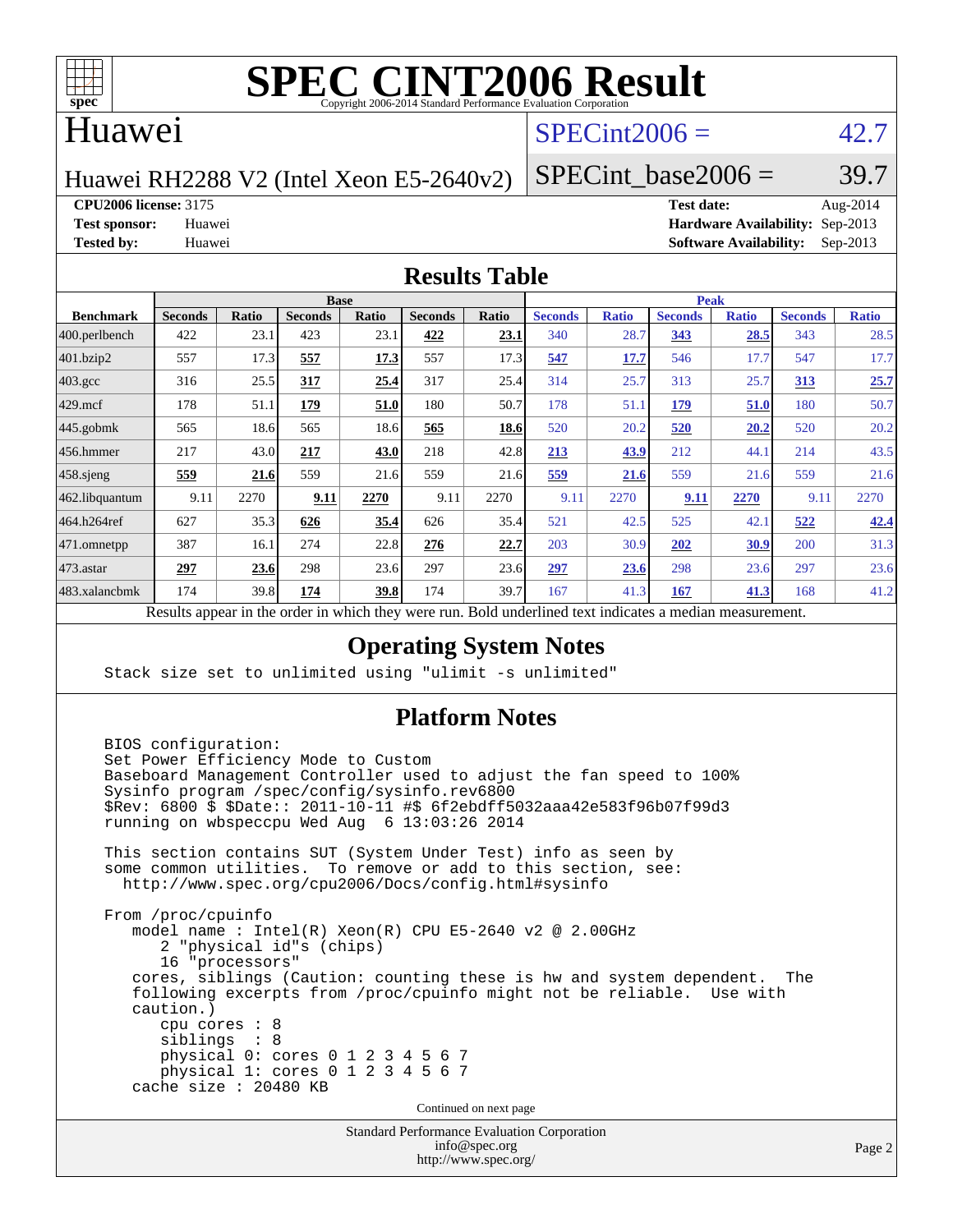

#### Huawei

 $SPECint2006 = 42.7$  $SPECint2006 = 42.7$ 

Huawei RH2288 V2 (Intel Xeon E5-2640v2)

SPECint base2006 =  $39.7$ 

**[CPU2006 license:](http://www.spec.org/auto/cpu2006/Docs/result-fields.html#CPU2006license)** 3175 **[Test date:](http://www.spec.org/auto/cpu2006/Docs/result-fields.html#Testdate)** Aug-2014 **[Test sponsor:](http://www.spec.org/auto/cpu2006/Docs/result-fields.html#Testsponsor)** Huawei **[Hardware Availability:](http://www.spec.org/auto/cpu2006/Docs/result-fields.html#HardwareAvailability)** Sep-2013 **[Tested by:](http://www.spec.org/auto/cpu2006/Docs/result-fields.html#Testedby)** Huawei **[Software Availability:](http://www.spec.org/auto/cpu2006/Docs/result-fields.html#SoftwareAvailability)** Sep-2013

#### **[Platform Notes \(Continued\)](http://www.spec.org/auto/cpu2006/Docs/result-fields.html#PlatformNotes)**

 From /proc/meminfo MemTotal: 132103760 kB HugePages\_Total: 0<br>Hugepagesize: 2048 kB Hugepagesize: /usr/bin/lsb\_release -d Red Hat Enterprise Linux Server release 6.5 (Santiago) From /etc/\*release\* /etc/\*version\* redhat-release: Red Hat Enterprise Linux Server release 6.5 (Santiago) system-release: Red Hat Enterprise Linux Server release 6.5 (Santiago) system-release-cpe: cpe:/o:redhat:enterprise\_linux:6server:ga:server uname -a: Linux wbspeccpu 2.6.32-431.el6.x86\_64 #1 SMP Sun Nov 10 22:19:54 EST 2013 x86\_64 x86\_64 x86\_64 GNU/Linux run-level 3 Aug 4 18:31 SPEC is set to: /spec Filesystem Type Size Used Avail Use% Mounted on<br>
/dev/sdal ext4 270G 73G 184G 29% / /dev/sda1 ext4 270G 73G 184G 29% / Additional information from dmidecode: Memory: 16x Micron 18JSF1G72PDZ-1G6E 8 GB 1600 MHz 2 rank (End of data from sysinfo program)

#### **[General Notes](http://www.spec.org/auto/cpu2006/Docs/result-fields.html#GeneralNotes)**

Environment variables set by runspec before the start of the run: KMP\_AFFINITY = "granularity=fine,compact,0,1" LD\_LIBRARY\_PATH = "/spec/libs/32:/spec/libs/64" OMP\_NUM\_THREADS = "16" Binaries compiled on a system with 2 x Xeon X5645 CPU + 16GB memory using RHEL 6.1

 Transparent Huge Pages enabled with: echo always > /sys/kernel/mm/redhat\_transparent\_hugepage/enabled

## **[Base Compiler Invocation](http://www.spec.org/auto/cpu2006/Docs/result-fields.html#BaseCompilerInvocation)**

[C benchmarks](http://www.spec.org/auto/cpu2006/Docs/result-fields.html#Cbenchmarks):  $\text{icc}$   $-\text{m64}$ 

[C++ benchmarks:](http://www.spec.org/auto/cpu2006/Docs/result-fields.html#CXXbenchmarks) [icpc -m64](http://www.spec.org/cpu2006/results/res2014q3/cpu2006-20140811-30880.flags.html#user_CXXbase_intel_icpc_64bit_fc66a5337ce925472a5c54ad6a0de310)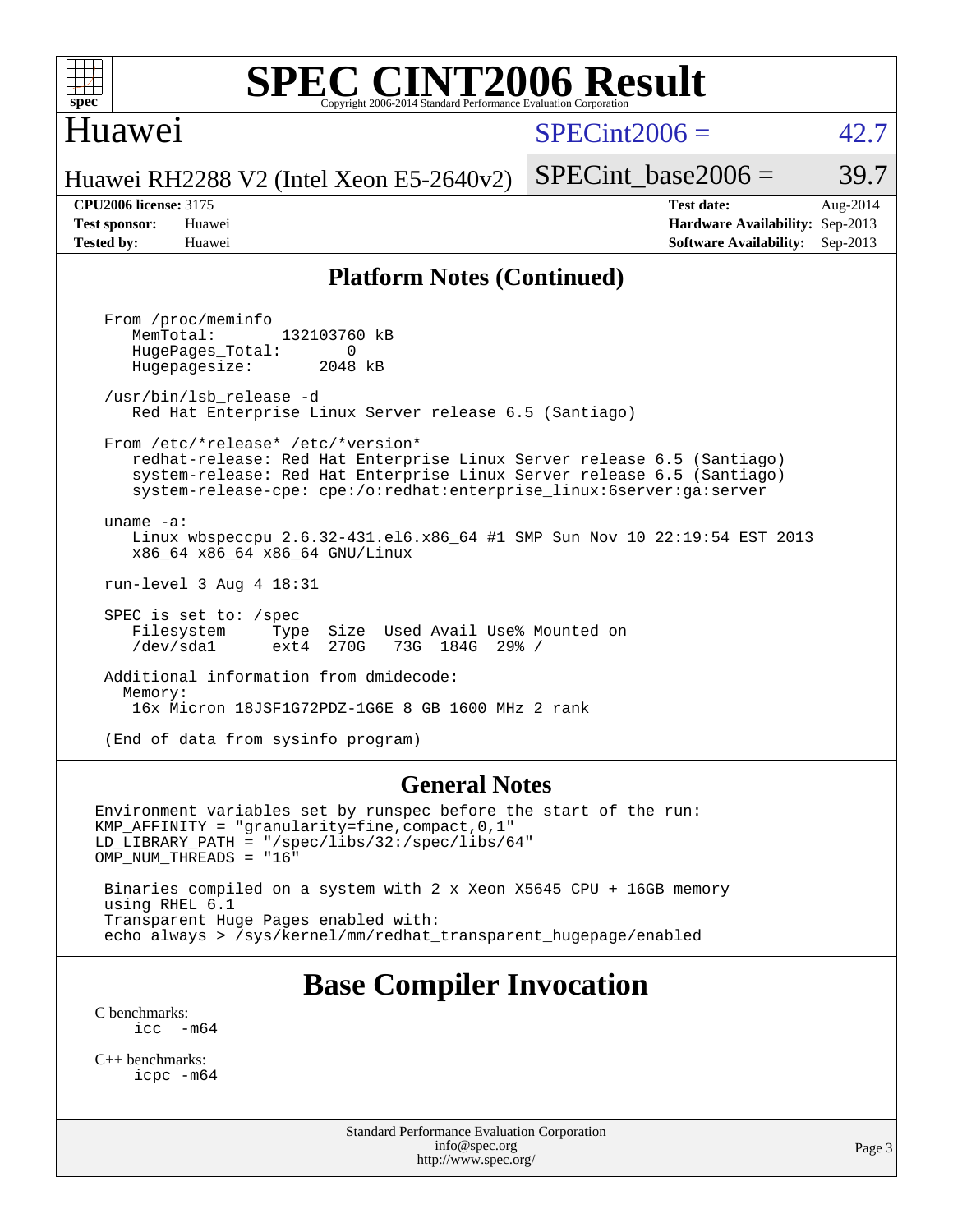

#### Huawei

 $SPECint2006 = 42.7$  $SPECint2006 = 42.7$ 

Huawei RH2288 V2 (Intel Xeon E5-2640v2)

SPECint base2006 =  $39.7$ 

**[CPU2006 license:](http://www.spec.org/auto/cpu2006/Docs/result-fields.html#CPU2006license)** 3175 **[Test date:](http://www.spec.org/auto/cpu2006/Docs/result-fields.html#Testdate)** Aug-2014 **[Test sponsor:](http://www.spec.org/auto/cpu2006/Docs/result-fields.html#Testsponsor)** Huawei **[Hardware Availability:](http://www.spec.org/auto/cpu2006/Docs/result-fields.html#HardwareAvailability)** Sep-2013 **[Tested by:](http://www.spec.org/auto/cpu2006/Docs/result-fields.html#Testedby)** Huawei **[Software Availability:](http://www.spec.org/auto/cpu2006/Docs/result-fields.html#SoftwareAvailability)** Sep-2013

#### **[Base Portability Flags](http://www.spec.org/auto/cpu2006/Docs/result-fields.html#BasePortabilityFlags)**

 400.perlbench: [-DSPEC\\_CPU\\_LP64](http://www.spec.org/cpu2006/results/res2014q3/cpu2006-20140811-30880.flags.html#b400.perlbench_basePORTABILITY_DSPEC_CPU_LP64) [-DSPEC\\_CPU\\_LINUX\\_X64](http://www.spec.org/cpu2006/results/res2014q3/cpu2006-20140811-30880.flags.html#b400.perlbench_baseCPORTABILITY_DSPEC_CPU_LINUX_X64) 401.bzip2: [-DSPEC\\_CPU\\_LP64](http://www.spec.org/cpu2006/results/res2014q3/cpu2006-20140811-30880.flags.html#suite_basePORTABILITY401_bzip2_DSPEC_CPU_LP64) 403.gcc: [-DSPEC\\_CPU\\_LP64](http://www.spec.org/cpu2006/results/res2014q3/cpu2006-20140811-30880.flags.html#suite_basePORTABILITY403_gcc_DSPEC_CPU_LP64) 429.mcf: [-DSPEC\\_CPU\\_LP64](http://www.spec.org/cpu2006/results/res2014q3/cpu2006-20140811-30880.flags.html#suite_basePORTABILITY429_mcf_DSPEC_CPU_LP64) 445.gobmk: [-DSPEC\\_CPU\\_LP64](http://www.spec.org/cpu2006/results/res2014q3/cpu2006-20140811-30880.flags.html#suite_basePORTABILITY445_gobmk_DSPEC_CPU_LP64) 456.hmmer: [-DSPEC\\_CPU\\_LP64](http://www.spec.org/cpu2006/results/res2014q3/cpu2006-20140811-30880.flags.html#suite_basePORTABILITY456_hmmer_DSPEC_CPU_LP64) 458.sjeng: [-DSPEC\\_CPU\\_LP64](http://www.spec.org/cpu2006/results/res2014q3/cpu2006-20140811-30880.flags.html#suite_basePORTABILITY458_sjeng_DSPEC_CPU_LP64) 462.libquantum: [-DSPEC\\_CPU\\_LP64](http://www.spec.org/cpu2006/results/res2014q3/cpu2006-20140811-30880.flags.html#suite_basePORTABILITY462_libquantum_DSPEC_CPU_LP64) [-DSPEC\\_CPU\\_LINUX](http://www.spec.org/cpu2006/results/res2014q3/cpu2006-20140811-30880.flags.html#b462.libquantum_baseCPORTABILITY_DSPEC_CPU_LINUX) 464.h264ref: [-DSPEC\\_CPU\\_LP64](http://www.spec.org/cpu2006/results/res2014q3/cpu2006-20140811-30880.flags.html#suite_basePORTABILITY464_h264ref_DSPEC_CPU_LP64) 471.omnetpp: [-DSPEC\\_CPU\\_LP64](http://www.spec.org/cpu2006/results/res2014q3/cpu2006-20140811-30880.flags.html#suite_basePORTABILITY471_omnetpp_DSPEC_CPU_LP64) 473.astar: [-DSPEC\\_CPU\\_LP64](http://www.spec.org/cpu2006/results/res2014q3/cpu2006-20140811-30880.flags.html#suite_basePORTABILITY473_astar_DSPEC_CPU_LP64) 483.xalancbmk: [-DSPEC\\_CPU\\_LP64](http://www.spec.org/cpu2006/results/res2014q3/cpu2006-20140811-30880.flags.html#suite_basePORTABILITY483_xalancbmk_DSPEC_CPU_LP64) [-DSPEC\\_CPU\\_LINUX](http://www.spec.org/cpu2006/results/res2014q3/cpu2006-20140811-30880.flags.html#b483.xalancbmk_baseCXXPORTABILITY_DSPEC_CPU_LINUX)

#### **[Base Optimization Flags](http://www.spec.org/auto/cpu2006/Docs/result-fields.html#BaseOptimizationFlags)**

[C benchmarks](http://www.spec.org/auto/cpu2006/Docs/result-fields.html#Cbenchmarks):

[-xSSE4.2](http://www.spec.org/cpu2006/results/res2014q3/cpu2006-20140811-30880.flags.html#user_CCbase_f-xSSE42_f91528193cf0b216347adb8b939d4107) [-ipo](http://www.spec.org/cpu2006/results/res2014q3/cpu2006-20140811-30880.flags.html#user_CCbase_f-ipo) [-O3](http://www.spec.org/cpu2006/results/res2014q3/cpu2006-20140811-30880.flags.html#user_CCbase_f-O3) [-no-prec-div](http://www.spec.org/cpu2006/results/res2014q3/cpu2006-20140811-30880.flags.html#user_CCbase_f-no-prec-div) [-parallel](http://www.spec.org/cpu2006/results/res2014q3/cpu2006-20140811-30880.flags.html#user_CCbase_f-parallel) [-opt-prefetch](http://www.spec.org/cpu2006/results/res2014q3/cpu2006-20140811-30880.flags.html#user_CCbase_f-opt-prefetch) [-auto-p32](http://www.spec.org/cpu2006/results/res2014q3/cpu2006-20140811-30880.flags.html#user_CCbase_f-auto-p32)

[C++ benchmarks:](http://www.spec.org/auto/cpu2006/Docs/result-fields.html#CXXbenchmarks)

[-xSSE4.2](http://www.spec.org/cpu2006/results/res2014q3/cpu2006-20140811-30880.flags.html#user_CXXbase_f-xSSE42_f91528193cf0b216347adb8b939d4107) [-ipo](http://www.spec.org/cpu2006/results/res2014q3/cpu2006-20140811-30880.flags.html#user_CXXbase_f-ipo) [-O3](http://www.spec.org/cpu2006/results/res2014q3/cpu2006-20140811-30880.flags.html#user_CXXbase_f-O3) [-no-prec-div](http://www.spec.org/cpu2006/results/res2014q3/cpu2006-20140811-30880.flags.html#user_CXXbase_f-no-prec-div) [-opt-prefetch](http://www.spec.org/cpu2006/results/res2014q3/cpu2006-20140811-30880.flags.html#user_CXXbase_f-opt-prefetch) [-auto-p32](http://www.spec.org/cpu2006/results/res2014q3/cpu2006-20140811-30880.flags.html#user_CXXbase_f-auto-p32) [-Wl,-z,muldefs](http://www.spec.org/cpu2006/results/res2014q3/cpu2006-20140811-30880.flags.html#user_CXXbase_link_force_multiple1_74079c344b956b9658436fd1b6dd3a8a) [-L/smartheap -lsmartheap64](http://www.spec.org/cpu2006/results/res2014q3/cpu2006-20140811-30880.flags.html#user_CXXbase_SmartHeap64_5e654037dadeae1fe403ab4b4466e60b)

#### **[Base Other Flags](http://www.spec.org/auto/cpu2006/Docs/result-fields.html#BaseOtherFlags)**

[C benchmarks](http://www.spec.org/auto/cpu2006/Docs/result-fields.html#Cbenchmarks):

403.gcc: [-Dalloca=\\_alloca](http://www.spec.org/cpu2006/results/res2014q3/cpu2006-20140811-30880.flags.html#b403.gcc_baseEXTRA_CFLAGS_Dalloca_be3056838c12de2578596ca5467af7f3)

## **[Peak Compiler Invocation](http://www.spec.org/auto/cpu2006/Docs/result-fields.html#PeakCompilerInvocation)**

[C benchmarks \(except as noted below\)](http://www.spec.org/auto/cpu2006/Docs/result-fields.html#Cbenchmarksexceptasnotedbelow):

[icc -m64](http://www.spec.org/cpu2006/results/res2014q3/cpu2006-20140811-30880.flags.html#user_CCpeak_intel_icc_64bit_f346026e86af2a669e726fe758c88044)

400.perlbench: [icc -m32](http://www.spec.org/cpu2006/results/res2014q3/cpu2006-20140811-30880.flags.html#user_peakCCLD400_perlbench_intel_icc_a6a621f8d50482236b970c6ac5f55f93)

445.gobmk: [icc -m32](http://www.spec.org/cpu2006/results/res2014q3/cpu2006-20140811-30880.flags.html#user_peakCCLD445_gobmk_intel_icc_a6a621f8d50482236b970c6ac5f55f93)

464.h264ref: [icc -m32](http://www.spec.org/cpu2006/results/res2014q3/cpu2006-20140811-30880.flags.html#user_peakCCLD464_h264ref_intel_icc_a6a621f8d50482236b970c6ac5f55f93)

[C++ benchmarks \(except as noted below\):](http://www.spec.org/auto/cpu2006/Docs/result-fields.html#CXXbenchmarksexceptasnotedbelow) [icpc -m32](http://www.spec.org/cpu2006/results/res2014q3/cpu2006-20140811-30880.flags.html#user_CXXpeak_intel_icpc_4e5a5ef1a53fd332b3c49e69c3330699)

473.astar: [icpc -m64](http://www.spec.org/cpu2006/results/res2014q3/cpu2006-20140811-30880.flags.html#user_peakCXXLD473_astar_intel_icpc_64bit_fc66a5337ce925472a5c54ad6a0de310)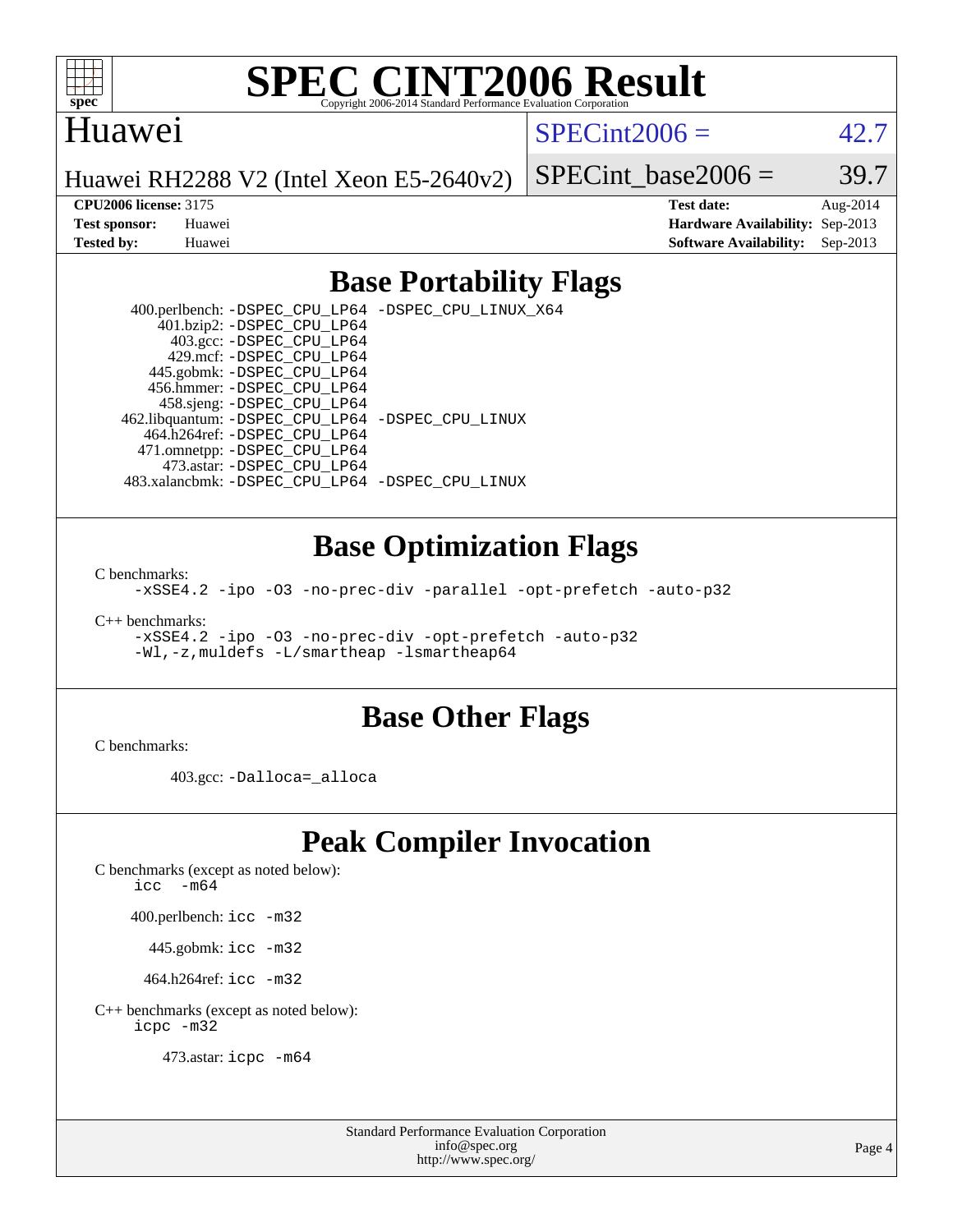

#### **[SPEC CINT2006 Result](http://www.spec.org/auto/cpu2006/Docs/result-fields.html#SPECCINT2006Result)** Copyright 2006-2014 Standard Performance Evaluation C

#### Huawei

 $SPECint2006 = 42.7$  $SPECint2006 = 42.7$ 

Huawei RH2288 V2 (Intel Xeon E5-2640v2)

SPECint base2006 =  $39.7$ 

**[CPU2006 license:](http://www.spec.org/auto/cpu2006/Docs/result-fields.html#CPU2006license)** 3175 **[Test date:](http://www.spec.org/auto/cpu2006/Docs/result-fields.html#Testdate)** Aug-2014 **[Test sponsor:](http://www.spec.org/auto/cpu2006/Docs/result-fields.html#Testsponsor)** Huawei **[Hardware Availability:](http://www.spec.org/auto/cpu2006/Docs/result-fields.html#HardwareAvailability)** Sep-2013 **[Tested by:](http://www.spec.org/auto/cpu2006/Docs/result-fields.html#Testedby)** Huawei **[Software Availability:](http://www.spec.org/auto/cpu2006/Docs/result-fields.html#SoftwareAvailability)** Sep-2013

### **[Peak Portability Flags](http://www.spec.org/auto/cpu2006/Docs/result-fields.html#PeakPortabilityFlags)**

 400.perlbench: [-DSPEC\\_CPU\\_LINUX\\_IA32](http://www.spec.org/cpu2006/results/res2014q3/cpu2006-20140811-30880.flags.html#b400.perlbench_peakCPORTABILITY_DSPEC_CPU_LINUX_IA32) 401.bzip2: [-DSPEC\\_CPU\\_LP64](http://www.spec.org/cpu2006/results/res2014q3/cpu2006-20140811-30880.flags.html#suite_peakPORTABILITY401_bzip2_DSPEC_CPU_LP64) 403.gcc: [-DSPEC\\_CPU\\_LP64](http://www.spec.org/cpu2006/results/res2014q3/cpu2006-20140811-30880.flags.html#suite_peakPORTABILITY403_gcc_DSPEC_CPU_LP64) 429.mcf: [-DSPEC\\_CPU\\_LP64](http://www.spec.org/cpu2006/results/res2014q3/cpu2006-20140811-30880.flags.html#suite_peakPORTABILITY429_mcf_DSPEC_CPU_LP64) 456.hmmer: [-DSPEC\\_CPU\\_LP64](http://www.spec.org/cpu2006/results/res2014q3/cpu2006-20140811-30880.flags.html#suite_peakPORTABILITY456_hmmer_DSPEC_CPU_LP64) 458.sjeng: [-DSPEC\\_CPU\\_LP64](http://www.spec.org/cpu2006/results/res2014q3/cpu2006-20140811-30880.flags.html#suite_peakPORTABILITY458_sjeng_DSPEC_CPU_LP64) 462.libquantum: [-DSPEC\\_CPU\\_LP64](http://www.spec.org/cpu2006/results/res2014q3/cpu2006-20140811-30880.flags.html#suite_peakPORTABILITY462_libquantum_DSPEC_CPU_LP64) [-DSPEC\\_CPU\\_LINUX](http://www.spec.org/cpu2006/results/res2014q3/cpu2006-20140811-30880.flags.html#b462.libquantum_peakCPORTABILITY_DSPEC_CPU_LINUX) 473.astar: [-DSPEC\\_CPU\\_LP64](http://www.spec.org/cpu2006/results/res2014q3/cpu2006-20140811-30880.flags.html#suite_peakPORTABILITY473_astar_DSPEC_CPU_LP64) 483.xalancbmk: [-DSPEC\\_CPU\\_LINUX](http://www.spec.org/cpu2006/results/res2014q3/cpu2006-20140811-30880.flags.html#b483.xalancbmk_peakCXXPORTABILITY_DSPEC_CPU_LINUX)

# **[Peak Optimization Flags](http://www.spec.org/auto/cpu2006/Docs/result-fields.html#PeakOptimizationFlags)**

[C benchmarks](http://www.spec.org/auto/cpu2006/Docs/result-fields.html#Cbenchmarks):

 400.perlbench: [-xSSE4.2](http://www.spec.org/cpu2006/results/res2014q3/cpu2006-20140811-30880.flags.html#user_peakPASS2_CFLAGSPASS2_LDCFLAGS400_perlbench_f-xSSE42_f91528193cf0b216347adb8b939d4107)(pass 2) [-prof-gen](http://www.spec.org/cpu2006/results/res2014q3/cpu2006-20140811-30880.flags.html#user_peakPASS1_CFLAGSPASS1_LDCFLAGS400_perlbench_prof_gen_e43856698f6ca7b7e442dfd80e94a8fc)(pass 1) [-ipo](http://www.spec.org/cpu2006/results/res2014q3/cpu2006-20140811-30880.flags.html#user_peakPASS2_CFLAGSPASS2_LDCFLAGS400_perlbench_f-ipo)(pass 2) [-O3](http://www.spec.org/cpu2006/results/res2014q3/cpu2006-20140811-30880.flags.html#user_peakPASS2_CFLAGSPASS2_LDCFLAGS400_perlbench_f-O3)(pass 2) [-no-prec-div](http://www.spec.org/cpu2006/results/res2014q3/cpu2006-20140811-30880.flags.html#user_peakPASS2_CFLAGSPASS2_LDCFLAGS400_perlbench_f-no-prec-div)(pass 2) [-prof-use](http://www.spec.org/cpu2006/results/res2014q3/cpu2006-20140811-30880.flags.html#user_peakPASS2_CFLAGSPASS2_LDCFLAGS400_perlbench_prof_use_bccf7792157ff70d64e32fe3e1250b55)(pass 2) [-opt-prefetch](http://www.spec.org/cpu2006/results/res2014q3/cpu2006-20140811-30880.flags.html#user_peakCOPTIMIZE400_perlbench_f-opt-prefetch) [-ansi-alias](http://www.spec.org/cpu2006/results/res2014q3/cpu2006-20140811-30880.flags.html#user_peakCOPTIMIZE400_perlbench_f-ansi-alias) 401.bzip2: [-xSSE4.2](http://www.spec.org/cpu2006/results/res2014q3/cpu2006-20140811-30880.flags.html#user_peakPASS2_CFLAGSPASS2_LDCFLAGS401_bzip2_f-xSSE42_f91528193cf0b216347adb8b939d4107)(pass 2) [-prof-gen](http://www.spec.org/cpu2006/results/res2014q3/cpu2006-20140811-30880.flags.html#user_peakPASS1_CFLAGSPASS1_LDCFLAGS401_bzip2_prof_gen_e43856698f6ca7b7e442dfd80e94a8fc)(pass 1) [-ipo](http://www.spec.org/cpu2006/results/res2014q3/cpu2006-20140811-30880.flags.html#user_peakPASS2_CFLAGSPASS2_LDCFLAGS401_bzip2_f-ipo)(pass 2) [-O3](http://www.spec.org/cpu2006/results/res2014q3/cpu2006-20140811-30880.flags.html#user_peakPASS2_CFLAGSPASS2_LDCFLAGS401_bzip2_f-O3)(pass 2) [-no-prec-div](http://www.spec.org/cpu2006/results/res2014q3/cpu2006-20140811-30880.flags.html#user_peakCOPTIMIZEPASS2_CFLAGSPASS2_LDCFLAGS401_bzip2_f-no-prec-div) [-prof-use](http://www.spec.org/cpu2006/results/res2014q3/cpu2006-20140811-30880.flags.html#user_peakPASS2_CFLAGSPASS2_LDCFLAGS401_bzip2_prof_use_bccf7792157ff70d64e32fe3e1250b55)(pass 2) [-auto-ilp32](http://www.spec.org/cpu2006/results/res2014q3/cpu2006-20140811-30880.flags.html#user_peakCOPTIMIZE401_bzip2_f-auto-ilp32) [-opt-prefetch](http://www.spec.org/cpu2006/results/res2014q3/cpu2006-20140811-30880.flags.html#user_peakCOPTIMIZE401_bzip2_f-opt-prefetch) [-ansi-alias](http://www.spec.org/cpu2006/results/res2014q3/cpu2006-20140811-30880.flags.html#user_peakCOPTIMIZE401_bzip2_f-ansi-alias) 403.gcc: [-xAVX](http://www.spec.org/cpu2006/results/res2014q3/cpu2006-20140811-30880.flags.html#user_peakCOPTIMIZE403_gcc_f-xAVX) [-ipo](http://www.spec.org/cpu2006/results/res2014q3/cpu2006-20140811-30880.flags.html#user_peakCOPTIMIZE403_gcc_f-ipo) [-O3](http://www.spec.org/cpu2006/results/res2014q3/cpu2006-20140811-30880.flags.html#user_peakCOPTIMIZE403_gcc_f-O3) [-no-prec-div](http://www.spec.org/cpu2006/results/res2014q3/cpu2006-20140811-30880.flags.html#user_peakCOPTIMIZE403_gcc_f-no-prec-div) [-inline-calloc](http://www.spec.org/cpu2006/results/res2014q3/cpu2006-20140811-30880.flags.html#user_peakCOPTIMIZE403_gcc_f-inline-calloc) [-opt-malloc-options=3](http://www.spec.org/cpu2006/results/res2014q3/cpu2006-20140811-30880.flags.html#user_peakCOPTIMIZE403_gcc_f-opt-malloc-options_13ab9b803cf986b4ee62f0a5998c2238) [-auto-ilp32](http://www.spec.org/cpu2006/results/res2014q3/cpu2006-20140811-30880.flags.html#user_peakCOPTIMIZE403_gcc_f-auto-ilp32)  $429$ .mcf: basepeak = yes 445.gobmk: [-xSSE4.2](http://www.spec.org/cpu2006/results/res2014q3/cpu2006-20140811-30880.flags.html#user_peakPASS2_CFLAGSPASS2_LDCFLAGS445_gobmk_f-xSSE42_f91528193cf0b216347adb8b939d4107)(pass 2) [-prof-gen](http://www.spec.org/cpu2006/results/res2014q3/cpu2006-20140811-30880.flags.html#user_peakPASS1_CFLAGSPASS1_LDCFLAGS445_gobmk_prof_gen_e43856698f6ca7b7e442dfd80e94a8fc)(pass 1) [-prof-use](http://www.spec.org/cpu2006/results/res2014q3/cpu2006-20140811-30880.flags.html#user_peakPASS2_CFLAGSPASS2_LDCFLAGS445_gobmk_prof_use_bccf7792157ff70d64e32fe3e1250b55)(pass 2) [-ansi-alias](http://www.spec.org/cpu2006/results/res2014q3/cpu2006-20140811-30880.flags.html#user_peakCOPTIMIZE445_gobmk_f-ansi-alias) 456.hmmer: [-xSSE4.2](http://www.spec.org/cpu2006/results/res2014q3/cpu2006-20140811-30880.flags.html#user_peakCOPTIMIZE456_hmmer_f-xSSE42_f91528193cf0b216347adb8b939d4107) [-ipo](http://www.spec.org/cpu2006/results/res2014q3/cpu2006-20140811-30880.flags.html#user_peakCOPTIMIZE456_hmmer_f-ipo) [-O3](http://www.spec.org/cpu2006/results/res2014q3/cpu2006-20140811-30880.flags.html#user_peakCOPTIMIZE456_hmmer_f-O3) [-no-prec-div](http://www.spec.org/cpu2006/results/res2014q3/cpu2006-20140811-30880.flags.html#user_peakCOPTIMIZE456_hmmer_f-no-prec-div) [-unroll2](http://www.spec.org/cpu2006/results/res2014q3/cpu2006-20140811-30880.flags.html#user_peakCOPTIMIZE456_hmmer_f-unroll_784dae83bebfb236979b41d2422d7ec2) [-auto-ilp32](http://www.spec.org/cpu2006/results/res2014q3/cpu2006-20140811-30880.flags.html#user_peakCOPTIMIZE456_hmmer_f-auto-ilp32) [-ansi-alias](http://www.spec.org/cpu2006/results/res2014q3/cpu2006-20140811-30880.flags.html#user_peakCOPTIMIZE456_hmmer_f-ansi-alias) 458.sjeng: basepeak = yes 462.libquantum: [-xAVX](http://www.spec.org/cpu2006/results/res2014q3/cpu2006-20140811-30880.flags.html#user_peakCOPTIMIZE462_libquantum_f-xAVX) [-ipo](http://www.spec.org/cpu2006/results/res2014q3/cpu2006-20140811-30880.flags.html#user_peakCOPTIMIZE462_libquantum_f-ipo) [-O3](http://www.spec.org/cpu2006/results/res2014q3/cpu2006-20140811-30880.flags.html#user_peakCOPTIMIZE462_libquantum_f-O3) [-no-prec-div](http://www.spec.org/cpu2006/results/res2014q3/cpu2006-20140811-30880.flags.html#user_peakCOPTIMIZE462_libquantum_f-no-prec-div) [-parallel](http://www.spec.org/cpu2006/results/res2014q3/cpu2006-20140811-30880.flags.html#user_peakCOPTIMIZE462_libquantum_f-parallel) [-opt-prefetch](http://www.spec.org/cpu2006/results/res2014q3/cpu2006-20140811-30880.flags.html#user_peakCOPTIMIZE462_libquantum_f-opt-prefetch) [-auto-p32](http://www.spec.org/cpu2006/results/res2014q3/cpu2006-20140811-30880.flags.html#user_peakCOPTIMIZE462_libquantum_f-auto-p32) 464.h264ref: [-xSSE4.2](http://www.spec.org/cpu2006/results/res2014q3/cpu2006-20140811-30880.flags.html#user_peakPASS2_CFLAGSPASS2_LDCFLAGS464_h264ref_f-xSSE42_f91528193cf0b216347adb8b939d4107)(pass 2) [-prof-gen](http://www.spec.org/cpu2006/results/res2014q3/cpu2006-20140811-30880.flags.html#user_peakPASS1_CFLAGSPASS1_LDCFLAGS464_h264ref_prof_gen_e43856698f6ca7b7e442dfd80e94a8fc)(pass 1) [-ipo](http://www.spec.org/cpu2006/results/res2014q3/cpu2006-20140811-30880.flags.html#user_peakPASS2_CFLAGSPASS2_LDCFLAGS464_h264ref_f-ipo)(pass 2) [-O3](http://www.spec.org/cpu2006/results/res2014q3/cpu2006-20140811-30880.flags.html#user_peakPASS2_CFLAGSPASS2_LDCFLAGS464_h264ref_f-O3)(pass 2) [-no-prec-div](http://www.spec.org/cpu2006/results/res2014q3/cpu2006-20140811-30880.flags.html#user_peakPASS2_CFLAGSPASS2_LDCFLAGS464_h264ref_f-no-prec-div)(pass 2) [-prof-use](http://www.spec.org/cpu2006/results/res2014q3/cpu2006-20140811-30880.flags.html#user_peakPASS2_CFLAGSPASS2_LDCFLAGS464_h264ref_prof_use_bccf7792157ff70d64e32fe3e1250b55)(pass 2) [-unroll2](http://www.spec.org/cpu2006/results/res2014q3/cpu2006-20140811-30880.flags.html#user_peakCOPTIMIZE464_h264ref_f-unroll_784dae83bebfb236979b41d2422d7ec2) [-ansi-alias](http://www.spec.org/cpu2006/results/res2014q3/cpu2006-20140811-30880.flags.html#user_peakCOPTIMIZE464_h264ref_f-ansi-alias) [C++ benchmarks:](http://www.spec.org/auto/cpu2006/Docs/result-fields.html#CXXbenchmarks) 471.omnetpp: [-xSSE4.2](http://www.spec.org/cpu2006/results/res2014q3/cpu2006-20140811-30880.flags.html#user_peakPASS2_CXXFLAGSPASS2_LDCXXFLAGS471_omnetpp_f-xSSE42_f91528193cf0b216347adb8b939d4107)(pass 2) [-prof-gen](http://www.spec.org/cpu2006/results/res2014q3/cpu2006-20140811-30880.flags.html#user_peakPASS1_CXXFLAGSPASS1_LDCXXFLAGS471_omnetpp_prof_gen_e43856698f6ca7b7e442dfd80e94a8fc)(pass 1) [-ipo](http://www.spec.org/cpu2006/results/res2014q3/cpu2006-20140811-30880.flags.html#user_peakPASS2_CXXFLAGSPASS2_LDCXXFLAGS471_omnetpp_f-ipo)(pass 2) [-O3](http://www.spec.org/cpu2006/results/res2014q3/cpu2006-20140811-30880.flags.html#user_peakPASS2_CXXFLAGSPASS2_LDCXXFLAGS471_omnetpp_f-O3)(pass 2) [-no-prec-div](http://www.spec.org/cpu2006/results/res2014q3/cpu2006-20140811-30880.flags.html#user_peakPASS2_CXXFLAGSPASS2_LDCXXFLAGS471_omnetpp_f-no-prec-div)(pass 2) [-prof-use](http://www.spec.org/cpu2006/results/res2014q3/cpu2006-20140811-30880.flags.html#user_peakPASS2_CXXFLAGSPASS2_LDCXXFLAGS471_omnetpp_prof_use_bccf7792157ff70d64e32fe3e1250b55)(pass 2) [-opt-ra-region-strategy=block](http://www.spec.org/cpu2006/results/res2014q3/cpu2006-20140811-30880.flags.html#user_peakCXXOPTIMIZE471_omnetpp_f-opt-ra-region-strategy_5382940c29ea30302d682fc74bfe0147) [-ansi-alias](http://www.spec.org/cpu2006/results/res2014q3/cpu2006-20140811-30880.flags.html#user_peakCXXOPTIMIZE471_omnetpp_f-ansi-alias) [-Wl,-z,muldefs](http://www.spec.org/cpu2006/results/res2014q3/cpu2006-20140811-30880.flags.html#user_peakEXTRA_LDFLAGS471_omnetpp_link_force_multiple1_74079c344b956b9658436fd1b6dd3a8a) [-L/smartheap -lsmartheap](http://www.spec.org/cpu2006/results/res2014q3/cpu2006-20140811-30880.flags.html#user_peakEXTRA_LIBS471_omnetpp_SmartHeap_7c9e394a5779e1a7fec7c221e123830c) Continued on next page